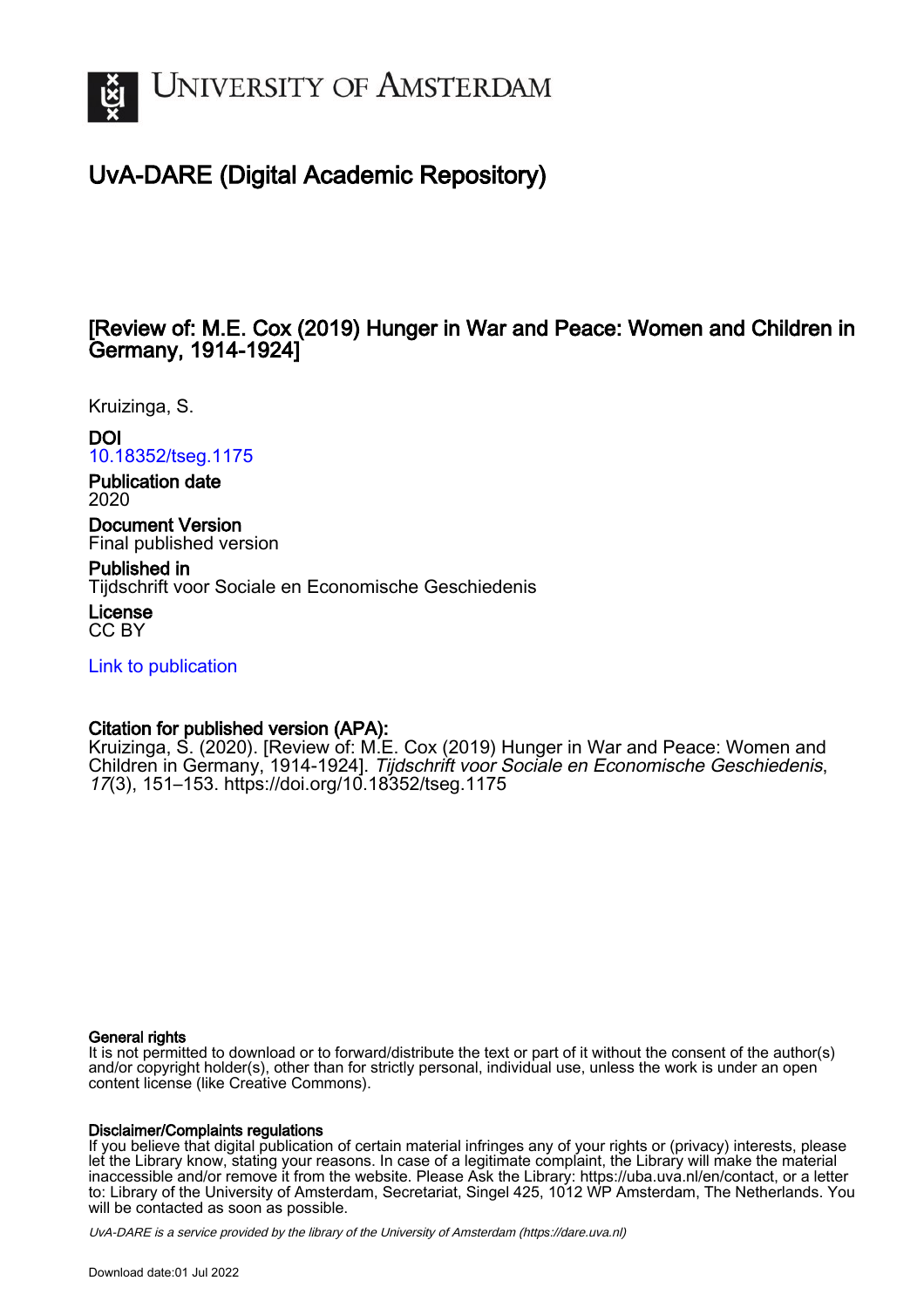Mary E. Cox, *Hunger in War and Peace. Women and Children in Germany, 1914- 1924* (Oxford: Oxford University Press, 2019). 383 p. ISBN 9780198820116.

DOI: 10.18352/tseg.1175

The First World War was a global war. Its battles were fought on the Western Front, in Russia, in the Middle East, in Africa and Asia. But its theatres extended beyond the traditional battle spaces into other realms: it was also a war for control over the global production and distribution of key goods and raw materials – including foodstuffs. Keeping the massive armies and those who toiled on the home fronts fed and happy was deemed to be key in ensuring victory. And so, both belligerent blocs, the Allies – joined in April 1917 by the United States as an 'Associate' – and the Central Powers, attacked each other's lines of supply in the hopes of disrupting the supply of food to the front and to those who had remained at home, in the hopes of sapping the enemy's morale, destroying their industrial capabilities, and undermining the legitimacy of their regime. The Central Powers used U-boats in an effort to isolate Britain from its overseas centres of supplies in a campaign that sank hundreds of ships, killed some 15,000 sailors, and destroyed millions of tons worth of shipping. The Allies, by contrast, cordoned off the North Sea to German and German-bound shipping and used their financial might to control centres of supply and ca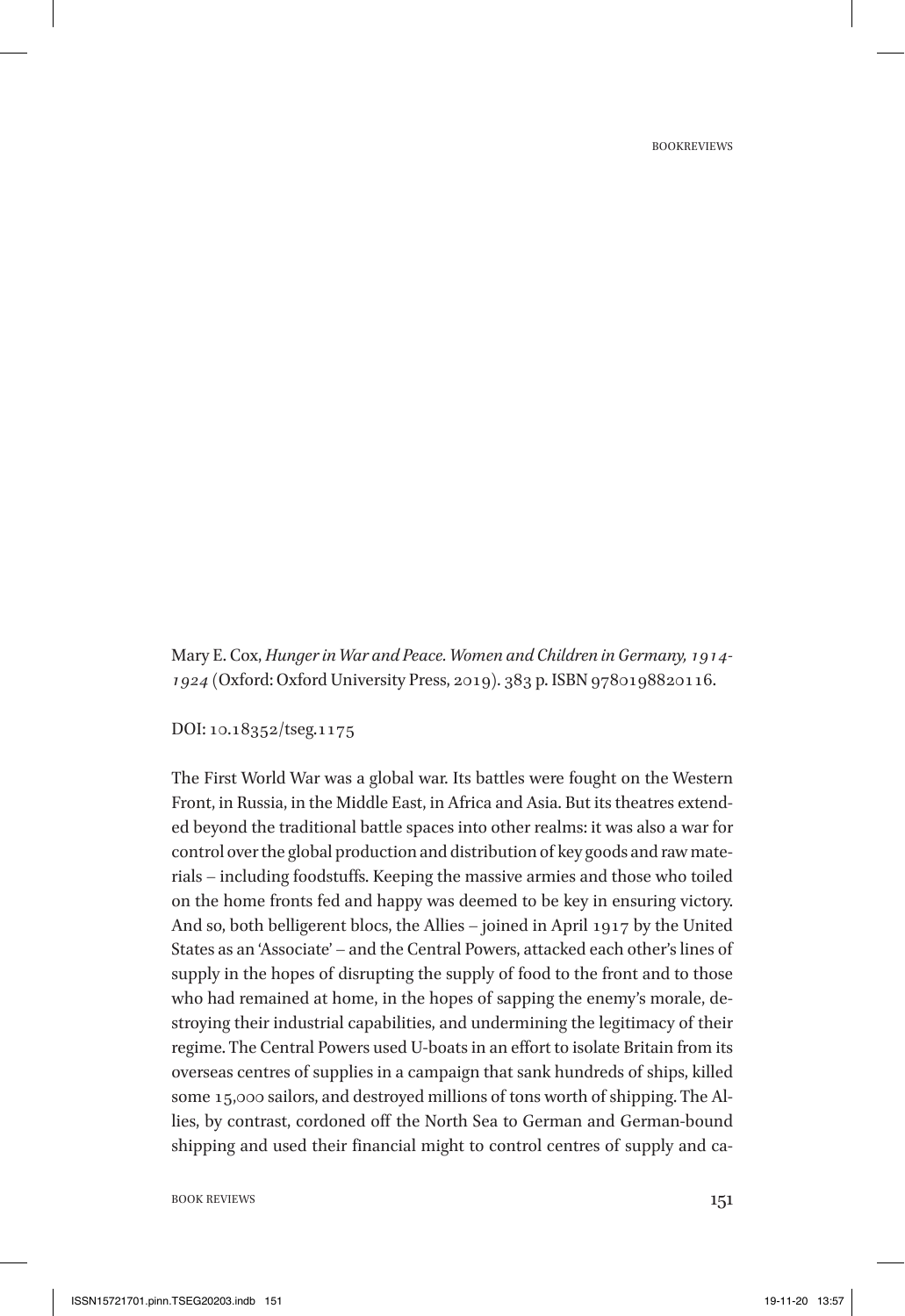TSEG

jole the neutral states bordering Germany to limit their trade with those on the other side of the battle line. This 'blockade' – which was never its official name, because it was not conducted by international rules and regulations governing blockades – became increasingly infamous after the war had ended in German defeat. It was increasingly felt that the blockade had cheapened the Allies' military victory and furthered the myth that Germany had been defeated at home and not in the field. Moreover, economic warfare waged against a home front populated by women and children stood at odds with Allied wartime propaganda highlighting their defense of international law, of common decency and civilization. Debate still rages over the blockade's legality and its effect on the war, and on the post-war settlement. Mary Cox's contribution to these debates is a thoughtful and measured effort to ground them in an analysis of the effects of economic warfare on the nutritional status of Germans during and in the years immediately after the war.

The core of Cox's book is an analysis of three important data sets regarding German nutrition as it was impacted by the war. One is a study by two German physicians, W. Kruse and K. Hintze, of wartime heights, weights and caloric intake of 59 households and three individuals from Leipzig. The other is a set of measurements and weights of children in the Strasbourg area – then still a part of Germany – and the third is a set of summary statistics of the average weight and height of school classes across Germany taken by the Imperial Statistical Office. Cox rightfully acknowledges that each of these data sets are limited in their own way. The first is not an average cross-section and lacks representation from the poorest Leipzigers, the second is limited to school*boys* and the third is comprised of averages rather than data on individual children. The subtitle of the book is therefore slightly misleading: strictly speaking this is an in-depth study of some German male schoolchildren, some households, and a set of averages from German school classes.

Nevertheless, Cox's statistical acumen and innovative comparisons of German wartime data with modern nutritional standards does paint a telling picture. German deprivation was very real, and almost all of Germans featured in the data sets that did not die of hunger or hunger-related diseases suffered significant nutritional deprivation. This is most apparent in children, who did not only lose weight but also experienced stunted growth. Cox draws a number of careful conclusions from these data sets, related to the impact of gendered and class-based norms on food entitlements: men ate more, women suffered to feed their children, the poor ate less and worse than those who were better off – and could supplement, up to a certain degree, their rationed food on the black market. Her most surprising find is that there is little difference between the Strasbourg area urban and countryside youths, where one might